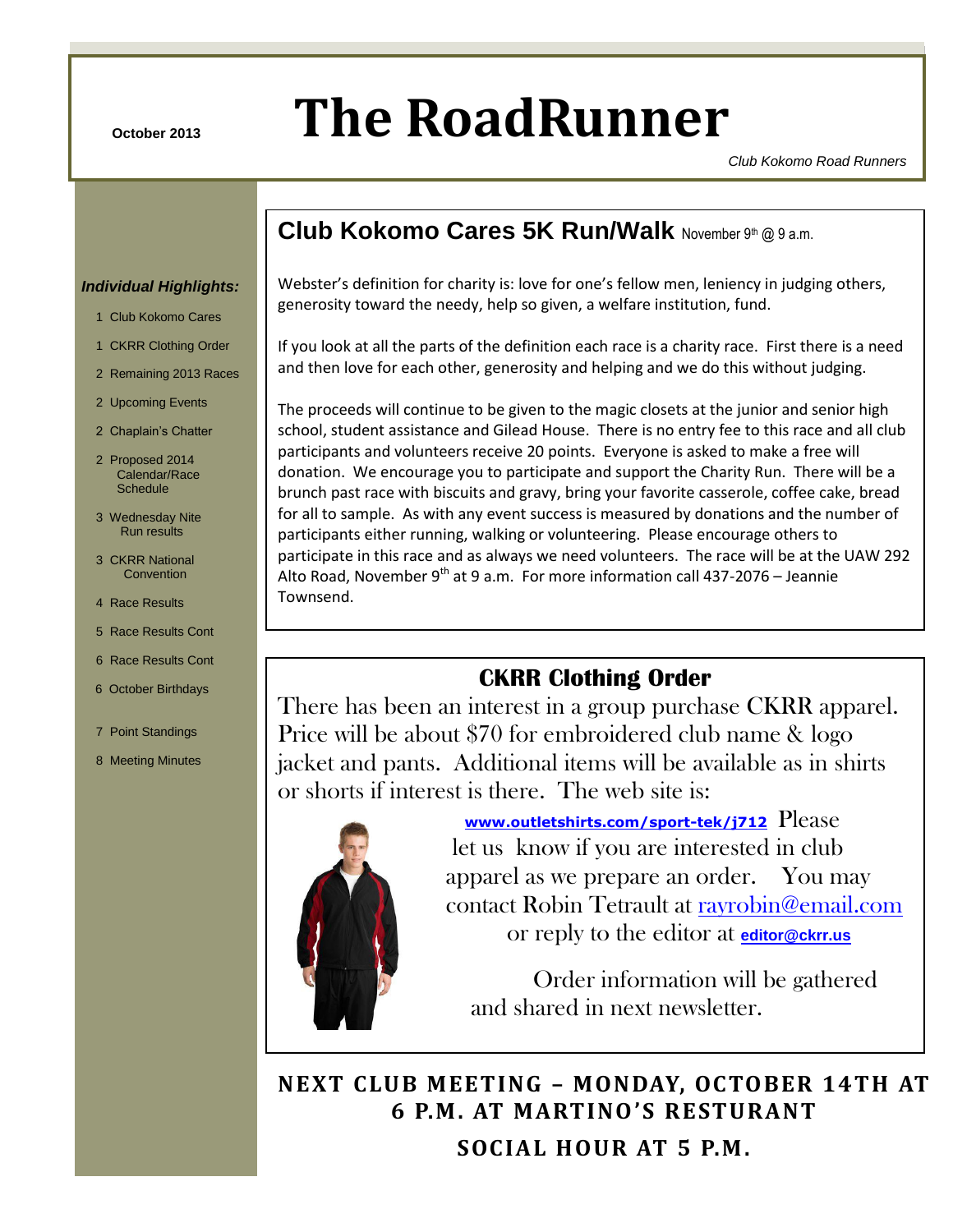## CKRR – October 2013 Page 2 of 8

## **Remaining 2013 Point Races**

### **October 5**

Cole Porter 5K Run/Walk, 15K Run Time: 9:00 AM Location: Circus Bldg, Peru, IN Race Director - Jim Yates

**October 12** YMCA Highway Half & 5K Time: 8am GetMeRegistered.org

### **November 9**

CKRR Charity 5K Run/ Walk Time: 9 AM Location: UAW 292 Union Hall, Alto & Park Roads, Kokomo, IN Race Director – Jeanne Townsend

### **November 28**

Club Kokomo Cares 5K Run/ Walk Points 20 For Each Finisher Time: 8 AM at Rogers Pavillion Highland Park Race Directors:Ray&RobinTetrault& Mark Shorter Phone: (765) 854-1393

**December 31** (Tuesday) CKRR New Year's Eve 5K Run/ Walk Time: 2 PM Location: UAW Local 292 Race Director – Joni McCracken

### **UP COMING EVENITS**

### **Follow Me…Neil's Next Mission – October 19th @ 9:00 am**

**It begins at the Kokomo Municipal Airport. Cost is \$25. PFC Neil Simmons, 20, of Kokomo, was killed in Baghdad, Iraq, on Easter morning 2007, when the Bradley tank he was driving was destroyed by an IED. Proceeds Benefit the PFC Neil Simmons Scholarship Fund awarding educational scholarships annually to children, grandchildren and siblings of veterans or active service members. Eight \$500 scholarships were awarded to local seniors in 2012. Please call Teri Rose at 765- 438-9253 with questions.**

### **Glo-Run – October 26th @ 8:30 pm**

**HAPPY The contact number at the church is [574-223-3107](tel:574-223-3107) or tisha@th[ecross.org](http://cross.org/) It begins at the Round Barn Golf Course in Rochester Indiana. It is a fun night time run with glow sticks and crazy glowing outfits! Registration is \$20 and proceeds benefit Ignite the Fire, a youth missions group at The Cross church in Rochester.** 

### **BIRTHDAY! Chaplain's Chatter**

 High school football is ending. MLB playoffs begin. The cross country tournament series begins. The Colts and Peyton Manning's Broncos are fun to watch. Basketball practice begins in Indiana. October offers much for sports' fans. Enjoy and keep praying for Ray!

 Would you like to change your life and get rid of some bad habits, but can't seem to make much progress? Do you need God to help you? Does He expect us to clean up our lives on our own before He'll have anything to do with us?

 God doesn't turn his back on us or refuse to have anything to do with us until after we've cleaned up our lives. He knows how weak we are and welcomes us and receives us just as we arebecause He loves us and wants to help us.

 Think of it this way. When you are sick, does the doctor tell you that he won't see you until you're healed? No, of course not. Your doctor is there to help you and accepts you just as you are in order to diagnose your problem and find the right treatment. As Jesus said, "It is not the healthy who need a doctor, but the sick." (Luke 5:31)

 The same is true with God. We are sick spiritually-and that sickness is what the Bible calls sin. Like a crippling disease, sin has invaded our souls and separated us from God-and our greatest need is to have our sins forgiven and cleansed. We can't do that on our own, no matter how hard that we try. Only God can take away our sins and help us become what we should be, by the power of His spirit working within us.

 How does this happen? It happens only as we turn to Jesus for the forgiveness we need, and ask Him to come into our lives. Let God begin to change you, by turning your life over to Jesus today. Always thank God for His gift of grace!

reduced to the contract of the contract of the contract of the contract of the contract of the contract of the

### Tenative 2014 Calander/Race Schedule – work in progress

- 
- 15 Mar Norris Amboy 5K 9a.m./John Norris 10 Jul Coyote Kids THURSDAY 25 Oct Kokomo YMCA 5K
- 5 Apr CK Ultimate 10m, 5m/ Rhenda Acton 12 Jul Race for Grace 5K/Doug Mankell 8 Nov CK Charity Run 5K
- 10 May Norris-Kokomo 8:30 / John Norris 17 Jul Coyote Kids THURSDAY 27 Nov CK Cares 5K/Ray,Mark/Robin
- 17 May MCF Prison Breakout 5K/Anne Hubbard 19 Jul Panther Prowl 5K/Gary Jewell 19 31 Dec NY Eve 5K 2p.m./Joni McCraken<br>24 May CK Almost Free 5K 8a.m. 24 1ul Coyote Kids THURSDAY
- 24 May CK Almost Free 5K 8a.m. 24 Jul Coyote Kids THURSDAY
- 
- 
- 12 Jun Coyote Kids THURSDAY 16 Aug Cam Race for Shelter 5K
- 
- 19 Jun Coyote Kids THURSDAY 6 Sep Steps to Recovery
- 26 Jun Coyote Kids THURSDAY 13 Sep CK GNO 5K 5p.m.
- 3 Jul Coyote Kids THURSDAY 20 Sep HESP 5K ?
- 
- 8 Mar Old Ben 5K? The State of the State of the State of Haynes-Apperson Kids Track/Jordan Ousley 4 Oct Cole Porter
	-
	-
	-
	-
	-
	-
	- 2 Aug Norris-Converse 5K 8a.m./John Norris
	-
- 14 Jun Norris-Greentown 5m 8a.m./John Norris 23 Aug Runnin the Shores 5K/Rebecca Monroe Some dates may change
	-
	-
	-
- 5 Jul Haynes-Apperson 4m, 3m, 1m 27 Sep Bee Bumble 10k, 5k Burnettsville
- 
- 
- 
- 
- 

5 – Jun Coyote Kids – THURSDAY **31 – Jul Coyote Kids – AWARDS?** 23 Events as it stands now<br>31 – Jun Bona Vista 5K/Vicki Boles 2 – 200 Norris-Converse 5K 8a.m./John Norris 2 possible that will be cancelled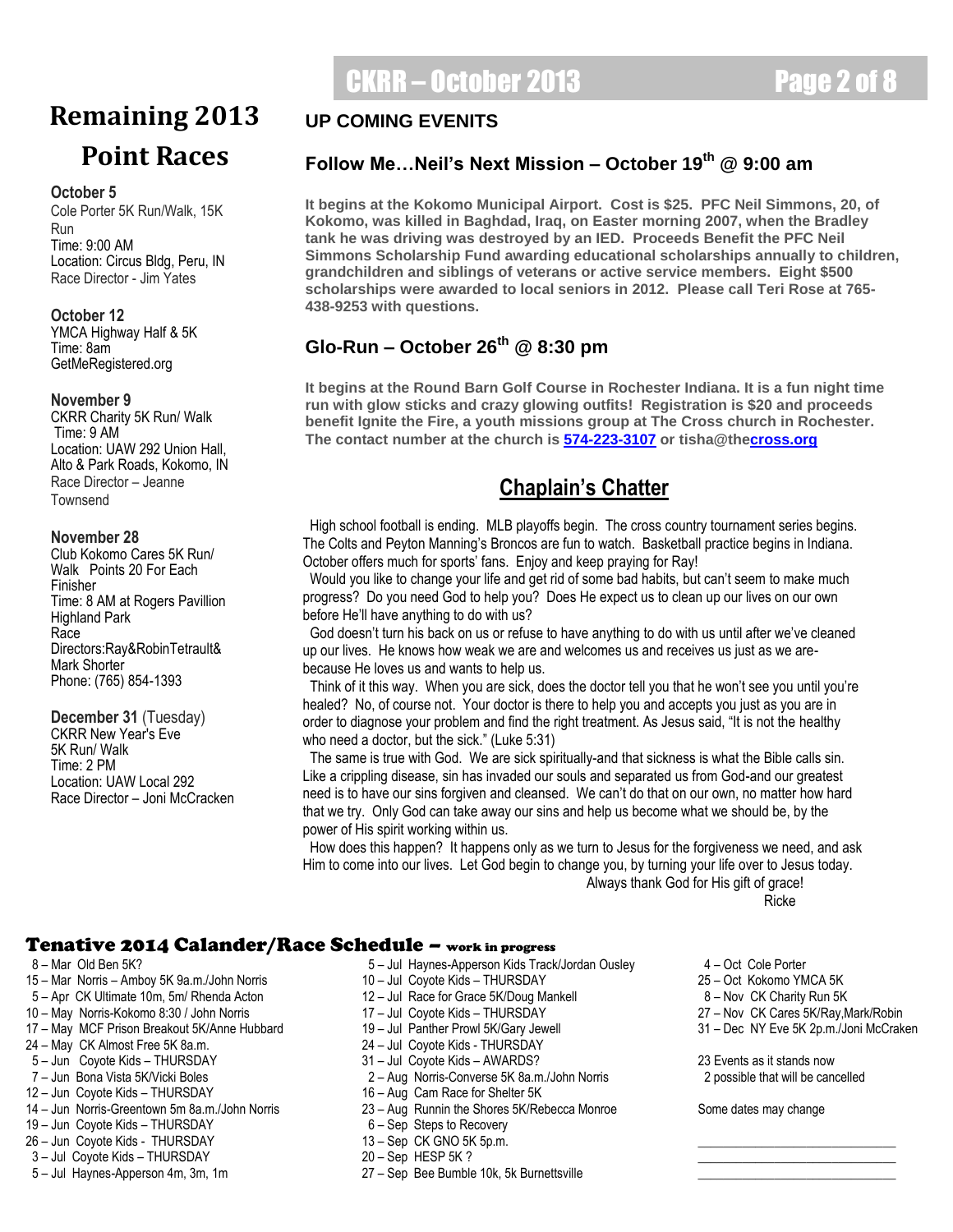## CKRR –October 2013 Page 3 of 8

## Wednesday Night Race Results

**Jackie Sanders Miracle Mile Wednesday, Sept 4, 2013 Highland Park Walk/Bike Path** 1. Greg Townsend 7:23 2. Keith Vautaw 7:54 3. Kayla Bullock 7:57 4. Dorian Gray 10:40 5. Bruce Savage 10:45 6. Mike Thrasher 10:58 7. Mary Barnes 11:26 8. Vickie Bennett Thomas 11:55 9. Alyson Hatcher 12:51 10. MyaLuchenbach 13:52 11. David Brothers 13:52 12. Thomas Anderson 14:22 13. Michael Anderson 14:23 14. Carol Savage 16:55

### **Joe Kidd Rangel 5K Old Ben/Highland Park 5K Course**

1. Parker Jones 17:37 2. Gerald Griffitts 18:48 3. Charley Werst 21:49 4. Phil Rozzi 24:19 5. Keith Vautaw 25:29 6. John Cleaver 29:31 7. Kayla Bullock 31:00 8. Gwen Grimes 31:44 9. SydnieBoley 32:06 10. Rebekah Monroe-Boley 32:07 11. Anna Bullock 33:15 12. Vern Keller 34:45 13. Mary Barnes 36:53 14. Jane Inman 43:09 15. Shirley Bugher 43:17

### **Jackie Sanders Miracle Mile Wednesday, September 11, 2013**

**Highland Park Walk/Bike Path** 1. Parker Jones 5:39 2. Paul Sanders 7:10 3. Greg Townsend 7:21 4. Keith Vautaw 7:48 5. Charlie Skoog 9:47 6. Bruce Savage 11:43 7. Mellissa Jones 11:38 8. Doris Campbell 13:39 9. Kevin Campbell 13:39 10. Jerry Leach 13:43 11. Shirley Bugher 14:35 12. Sue Keller 14:41 13. Thomas Anderson 15:01 14. Michael Anderson 15:01

### **Joe Kidd Rangel 5K Old Ben/Highland Park 5K Course** 1. Parker Jones 18:01

- 2. Phil Rozzi 23:11
- 3. Paul Sanders 23:13
- 4. Keith Vautaw 26:01
- 5. Vern Keller 36:03
- 6. Sue Keller 45:42

### **Jackie Sanders Miracle Mile Wednesday, Sept 25, 2013 Highland Park Walk/Bike Path** 1. Kayla Bullock 9:00

- 2. Anna Bullock 9:01 3. Ray Tetrault 9:25 4. Terri Jackson 9:30 5. Cassie McKillip 9:30 6. Vern Keller 9:52 7. Joe Hazelwood 10:00 8. Robin Tetrault 10:53 9. Mellissa Jones 10:44 10. Robin Cole 10:53 11. Rae Graham 11:24 12. Bruce Savage 11:46 13. Thomas Anderson 12:48 14. Michael Anderson 12:49 15. Jerry Leach 13:20 16. Theresa Barlow 13:20 17. Sue Keller 14:16
- 18. Carol Savage 16:52
- 19. Lorelei Bedel 25:10 29. Richard Kerkhof 25:10
- 

### **Joe Kidd Rangel 5K Old Ben/Highland Park 5K Course**

- 1. Parker Jones 17:16 2. Charley Werst 21:27 3. Phil Rozzi 23:00 4. Keith Vautaw 24:55 5. John Cleaver 29:24 6. Kayla Bullock 29:47 7. Cara McCellar 30:19 8. Anna Bullock 32:07 9. Vern Keller 33:03 10. Sheree Bullock 33:56 11. Rae Graham 38:58 12. Kevin Campbell 40:15 13. Sue Keller 42:25
- 
- 14. Dawn Coop 47:59

MAY 1 - 4, 2014 **SPOKANE, WA** 

Running in the Lilac City

May 1-4, 2014, RRCA is hosting the 56th Annual National Convention. This convention will be held in Spokane, WA.

The convention is for running club leaders, race directors, fitness professionals and runners to come together to share information, best practices and to contribute to the national mission of the RRCA.

The convention consists of educational workshops, RRCA Annual Meeting of the Membership, National Running Awards Banquet and several social networking events.

Hundreds attend. I would like for you to consider attending. You can check out the website for all of the information you need to make a decision. [www.rrca.org/convention](http://www.rrca.org/convention)

### Notable Notes

Anna Rangel completed the Indy Mini, the Geist ½ marathon and the Howl at the Moon Ultra Marathon.

Jeff Ladow and his daughter Jillian completed the IndyMini

Jennifer Van Horn also completed the Indy Mini with a time of 2:17

Jack Reed ran the Hendricks County Half Marathon in Danville, IN with a time of 1:51:38. Also he completed the Ironman 70.3 Muncie Triathlon in July.

Amanda Fernandes completed the Chicago Women's Half Marthon

Christian High has completed the following races this year – Sam Costa half marathon, Carmel marathon, Indy Mini and Fox Vally marathon.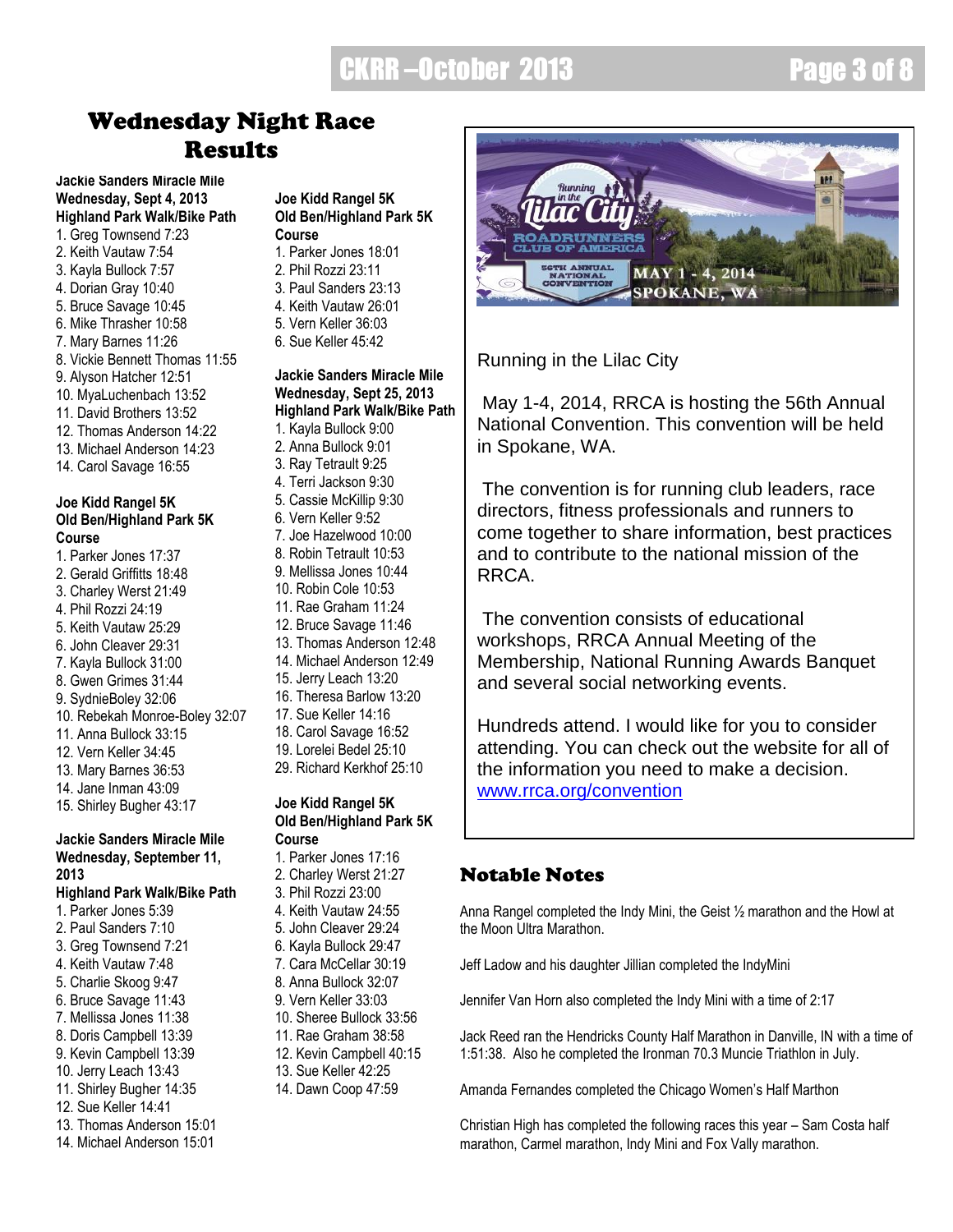## **CKRR-October 2013 Page 4 of 8**

**4th Annual Steps to Recovery 5K Run/Walk Sept 7, 2013**

**5K Run 1. Kory Kennedy 16:44** 2.Aaron Craig 20:46 3.BrittianiGillem 20:51 1st woman **4.Gary Callahan 21:24 5.Phil Rozzi 21:56** 6.Paul Paese 22:08 **7.Tara Rodriguez 23:03 8.Ron Greene 23:50** 9.Brent Wright 23:50 10.KolbyRosemeyer 24:06 **11.Jack Reed 24:06** 12.Jose Vazquez 24:32 **13.Greg Townsend 24:38 14. Mark Shorter 24:47 15. Madison Cleaver 24:54** 16.Jeremy Jones 24:56 17. Keith Vautaw 25:19 **18. Scott Deyoe 25:32** 19. Emily Stites 25:46 **20. Jana Curry 26:00 21. Anna Rangel 26:43 22. Laurie Ousley 28:17** 23. Rosellen Connolly 28:23 24. Jodi McMillen 25. Mike Schoenradt 39:44 **26. Joyce Pennycoff 29:47 27. Laura Cook 30:07** 28. Missy Sutton 30:11 **29. David Hughes 30:29 30. Robin Tetrault 30:53 31. Lisa Metz 31:04 32. Ron Metz 31:05** 33. Connie Trobaugh 31:16 **34. Anita Upchurch 31:34 35. Jacob Van Horn 32:54 36. Jennifer Van Horn 32:55 37. Dorian Gray 33:43** 38. Bill Menges 33:58 **39. Ray Tetrault 34:56 40. Bruce Savage 34:58 41. Robin Cole 35:39** 42. Eella Kemper 36:49 43. Rose Clem 36:56 **44. Kathryn Wall 36:58** 45. Tina Kelley 37:39 46. Marietta Miles 38:12 **47. Vicki Bennett Thomas 39:24**

48. Marj Haas 39:36 49. Nicole White 41:48 **50. Jeannie Townsend 41:59 51. Shirley Bugher 43:00**

### 52. Stefanie Hibschman 44:35

### **53. Sue Keller 45:25**

54. Stephanie Oden 47:35 55. Debbie Beachy 47:35 56. Stephanie Day 54:35

5K Walk

**1. Vernon Keller 34:23**

**2. Greg Wall 36:19** 3. Linda Miller 36:29 1st woman 4. Christine Watson 40:25

- **5. Robin Michael 41:35 6. Anita Dillman 41:46**
- **7. Carrie Williams 42:34**
- **8. Jan Wall 42:35 9. John Mohr 43:14**
- 10. Brittany Ravas 44:41 11. Kelli Keener 44:41
- **12. Jayne Stucker 46:47 13. Chari Deyoe 47:13 14. Mary Lou Rutherford**
- **48:52** 15. Rhiannon Bruck 50:17 16. Gabby Perry 50:18
- **17. Carol Savage 52:11**

### **6th Annual CKRR Girls Night Out Sept 14, 2013 5K Run 1. Heather Weber 20:06**

### 2.BrittianiGillem 20:51 3.Paula Keeney 21:18 4.KrisitReprogle 22:40 **5.Amanda Fernandes 22:54**

### **6.Tara Rodriguez 22:58**

7.Rachel Sargent 23:06 8. Jodi Lake 23;14 9. Kasey Potts 23:48 10.Lori Working 24:06 11.Haley Martin 24:09 12.Rebecca Baber 24:20 13.Amy McKitrick 24:41 14.Eivia Rodriguez 25:21 15. Natalie Hoch 25:31

### **16. Dana Culp 25:33**

17. Jessica Foust 25:39 18. Olivia Vogl 26:23

### **19. Lora Felker 26:37**

20. Cassie McKillip 26:43 21. Jennifer Van Horn 26:54 22. Pam Wolfe 27:05 23. KourtneyHainlen 27:21 24. Trish McCarty 27:35 25. Katy Holmes 27:42 26. JazzmyanBayless 28:05 27. Kelly Sisk 28:12 **28. Terri Jackson 28:16** 29. Briar Frederick 28:44 **30. Laura Ousley 28:48**

### 31. KassieJahr 28:52

- 32.Rosellen Connolly 29:08 33. Rachel Elwood 29:08 34. SydnieBoley 29:21 35.CathiGehrlein 29:40 36. Courtney Iskula 29:40 37. JoEllenFeazel 29:43 38.Missy Sutton 30:00 **39. Nancy Anderson 30:03 40. Laura Cook 30:04 41. Joyce Pennycoff 30:17**
- **42.Hannah Moore 30:22** 43. Martha Hoshaw 30:22 44. Laura Roberts 30:25 45. Beth Wittenbach 30:26

46. Rachel Reed 30:39 **47. Anita Upchurch 30:39** 48. Deborah Ryan 30:41 **49.Cara McKellar 30:58** 50. Kellie Keener 31:00 51. Emma McKinney 31:06 52. Madeline McKinney 31:07 53. Melissa Howell 31:07 **54. Kathleen McKinney 31:07** 55. Diana Garner 31:08 **56. Kelsey Kennedy 31:28** 57. Wendy Cage 31:44 58. Lisa Kingseed 31:46 59. Ashley Stant 31:53 60. Brittany Ravas 32:02 61. Melissa B. Smith 32:24 62. Terra Barntley 32:36 63.ElizabetheODonnell 32:37 64. Lana DeFord 32:43 65. Krista Graham 32:44 66. Dianne Taylor 32;44 67. Sara Lane 32:45 **68. Lisa Metz 32:58 69. Elizabeth Felker 33:23** 70. Brooklynn Smith 33:24 **71. Amber Longwith 32:29** 72. Marietta Miles 34:32 73. Robin Cove 34:50 **74. Kathryn Wall 34:55** 75. Dee Young 35:07 76. Autumn Alexander 35:10 77. Hayley Green 35:18 78. Cassie Salinas 35:20 79. Lindsay McClellan 35:37 **80. Ann Hubbard 35:47** 81. Jessica Johnson 36:06 **82. Mary Barnes 36:15** 83. Maria Cline 36:19 84. Katelyn Kingseed 36:22 85. Beth Davis 36:26 **86. Grace Bagwell 36:27** 87. Laura Barrett 36:34 88. Heather Woody 36:34 89. McKena Woody 36:49 90. Crystal Means 37:10 91. Kelly Forest 37:10 **92. Valerie Leger 37:54** 93. Madyson Baxter 38:15 **94. Vicki Bennett Thomas 38:15** 95. Rae Graham 38:36 **96. Anita Frazier 39:19 97. Geana Moore 39:20** 98. KayseeRamsy 40:32 99. Gwen Grimes 40:39 100. Santana Davis 40:49 101. Melissa Davis 40:50 102. Aubrie Davis 40:52 **103. Sharon Whelan 41:16 104. Angela Anderson 41:34** 105. Ann Bradshaw 41:50 106. Debra Baron 43:03 107. Vickie Jeslis 43:05 **108. Sue Keller 44:00 109. Shirley Bugher 44:17**

110. Mary Dwyer 44:22 **111. Patricia Weitzel 45:35** **112. Laura Heflin 45:43** 113. Sanna Gaunt 46:20 114.. Mia Federspill 46:39 115. Amanda Federspill 46:39 116. Jennifer Broadbent 46:40 117. Aarin Brown 47:14 118. Lindsey Krisher 47:14 **119. Linda Kendall 48:12** 120. NhiArslain 48:21 121. Dawn Coop 48:33 **122. Lauren Weber 48:39 123. Sophia Wyman 48:54** 124. MandaRayle 49:38 125. Rebecca Carlson 49:40 126. MistiSukle 49:51 127. Mary Page 49:52 128. Robin Byers 50:08 129. Sami Holmgren 52:26 **130. Jeannie Townsend 52:35** 131. Joan Sauer 52:38 132. Karin Pinto 55:28 **133. Connie Gish 57:38** 134. Allison Stipes 57:39 135. Anne Vest 57:40 **5k Walk 1. Mary Miller 31:33** 2. Brook Cleaver 40:01 3. Cheryl Clevenger 40:18 4. Emily DeCosta 40:18 **5. Jan Wall 41:41 6. Anita Dillman 42:45 7. Jane Inman 43:31** 8. Lacey Perry 43:39 9. Christie Watson 43:48 10. Amy Baxter 44:36 11. Elissa Hughes 44:50 12. Lori Akers 45:07 **13. Angela Lorenz 45:27 14. Mary Lou Rutherford 48:42 15. Jean Heflin 48:53** 16. Carne White 49:41 17. Lisa Emry 49:41 18. Angie Bowman 49:58 19. Bri Childress 50:54 20. Mirra Weir 50:55 21. Jennifer Coomer 41:04 22. Joy Balentine 51:05 23. Sheri Conner 51:41 24. Cilicia Beachy 51:41 25.Shantelle Smith 52:14 26. Kim York 52:15 27. Shannon Miller 52:30 **28. Carol Savage 53:04** 29. Wendy Harmon 53:04 30. Savannah Silvers 53:20 31. Kelly Silvers 53:20 32. Karen King 53:43 33. Melinda Showalter 53:44 34. Rhonda Butzin 55:19 35. April Montgomery 55:19 36.Faith Weesner 57:30 37. Jean Waldron 57:30

38. Julie Hoch 57:31 39. Diane Waddups 57:36

**14 th Bee Bumble Burnettsville, IN September 21, 2013 5K Run Kory Kennedy 15:46.7 New Course Record** Bruce Barnes 18:24 Chad Carver 18:46 Denny Priest 18:50 Scott Williams 18:53 Brian Graber 19:29 AndrewAchey 19:56 Noe Plata 20:14 BrianVansoest 20:27 Sage Henderson 20:31 Juan Campos 20:41 KennyBicc 20:52 Michael York 20:55 Ryan Smith 20:56 AndrewStainko 21:12 Jeff Scott 21:15 Richard Conn 21:16 Gary Douglas 21:26 MyahKruntz 21:40 1st woman Jason Cline 21:41 JerodGlasford 21:48 **Heath Spence 21:55** Cecilio Martinez 21:56 Vernie Criswell 21:57 BobMacIejewski 22:03 Greg Lind 22:06 Christopher Campbell 22:16 Drew Richey 22:17 Kyle Smith 22:17 Beatrice Martin 22:25 Matthew Smith 22:35 Terry Engle 22:38 AlexLedonne 22:46 Rebecca Baber 22:59 Mike Gaines 23:17.8 Lori Working 23:21 Steve Henderson 23:25 **Brayden York 23:30** Shane Myers 23:31 Jake Bryan 23:34 PamelaWhitton 23:40 MichaelMcMorrow 23:48 Will Fox 23:53 Matthew Tam 23:54 BruceNicoll 23:56 Carli Leonard 24:12 Danielle Hilton 24:28 OscarDillman 24:34 Randy Woodley 24:35 **Mark Shorter 24:37** Triva Woodley 24:41.9 Tony Donoho 24:45 **Jana Curry 24:52** Greg Ford 24:56 Rick Martinez 25:04 Duane Large 25:08 ElizabethLoposser 25:09 JaimeRudicel 25:18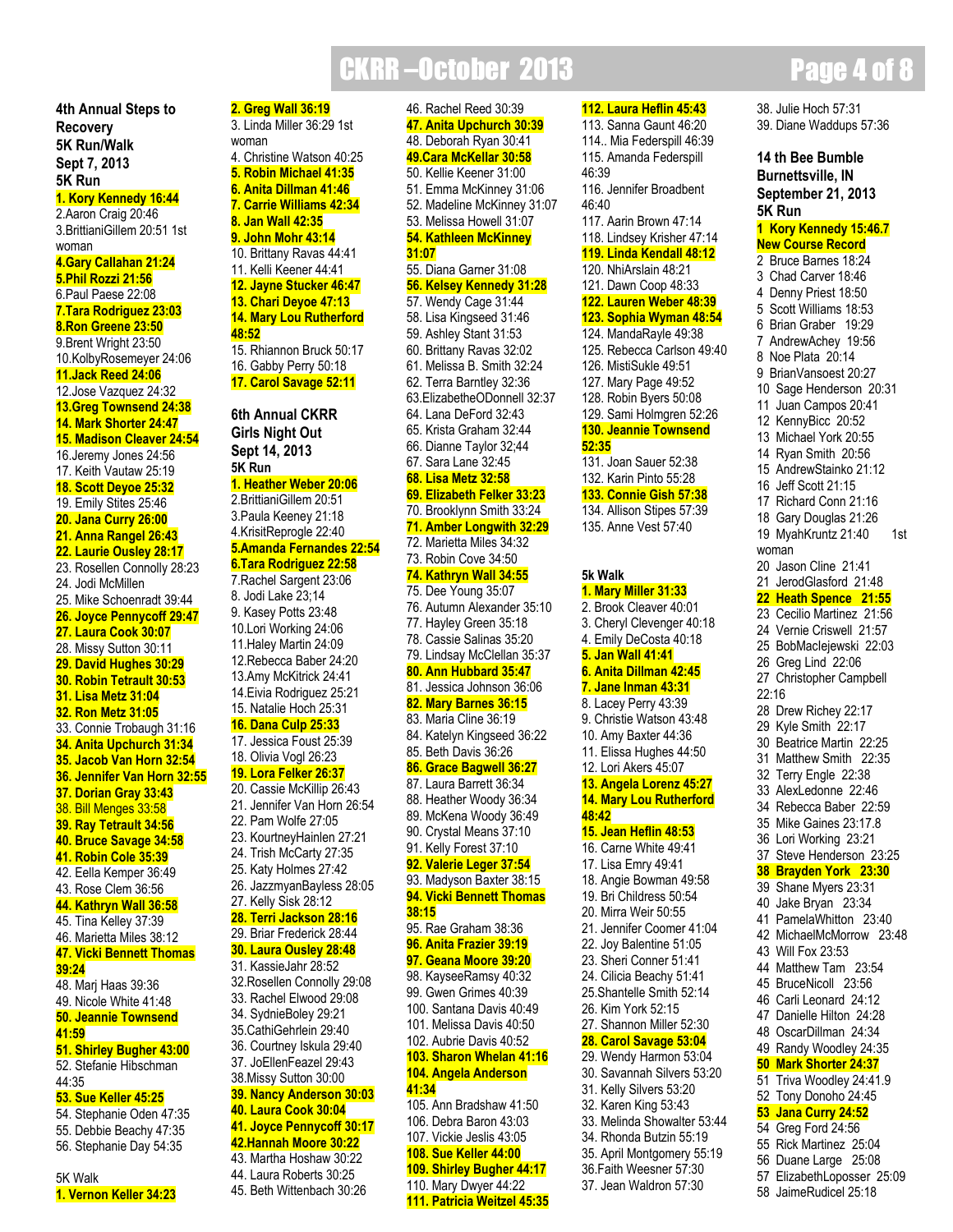## **CKRR – October 2013** Page 5 of 8

 Kreyl Henderson 25:23 Joseph Logan 25:30 Kevin Lucy 25:30 **Kasey High 25:43** BrookeHamphrey 25:58 Mike Daugherty 25:59 Michael Ryan 26:05 **KeithMcAndrews 26:19** Brianne Richey 26:20 SamAugsburger 26:25 Jess McCarty 26:26 Trish McCarty 26:29 SteveColford 26:33 **William Cox 26:34 Tina Dixon 26:35 JerryMeiring 26:44 CharlieSkoog 26:52** RobinHamphrey 26:55 Mandy Hall 26:59 Karen Frank 27:00 KaneLynas 27:05 DuaneDickensheets 27:13 Trent Fox 27:26 Kelly Denham 27:27 SaraPopejoy 27:36 StevenPopejoy 27:40 BethAllwes 27:48 Derek Conwell 27:55 KatieSwartzendruber 27:55 Abby Michael 27:57 Barb Roads 28:01 Eric Morgan 28:06 MikeWalkowicz 28:06 Julie Dennison 28:18 Joshua Layer 28:26 StephanieBossung 28:31 SusanVontobel 28:34 Matthew Price 28:38 KellyCadwallader 28:43 JenniAugsburger 28:47 Christina Moss 29:01 Noah Allen 29:01 Deborah Ryan 29:04 Patty Mundy-Niemeyer 29:06 Lisa Webber 29:12 Cary White 29:13 Katie Hill 29:15 Stephen Hill 29:17 Keli Whitaker 29:23 **Hannah High 29:23 RickeStucker 29:27 Scot Hamilton 29:29 Melissa Goad 29:34** Lyndsi Rogers 29:36 Christiana Black 29:37 Pat Murray 29:38 MickEberle 29:38 Jeff Lowry 29:42 **MikeDeardorff 29:45** CarlMelms 29:47 Jackie Snowden Foster 29:51 Kisha Hale 29:58 RobertaKahl 30:00

Kim Batten 30:03

 John Rogers 30:06 JenniferHiggens 30:06 Todd Kelley 30:07 Kendra Kelley 30:08 Anna Roe 30:11 Cindy Baird 30:12 Michael Randall 30:17 JenniferDeeter 30:21 CaseyHovermak 30:24 Shelby Smith 30:31 Eric Smith 30:32 AshleighSuhajda 30:35.9 DeborahVanmeter 30:41.1 Beth Dewitt 30:41 Jennifer Bryant 30:46 Charlee Ann Schwenk 30:47 Kristyne Alvarado 30:47 Bryon Butcher 30:48 MaryStidham 30:50 ByronRentschler 31:07 PatrickRentschler 31:08 BrianDillman 31:09 Stephanie Rambo 31:14 Shae Hildebrand 31:14 Jay Dennison 31:16 **Micheal Graham 31:16** Jason Knight 31:24 Megan Martin 31:26 Ryan Evans 31:27 Madyson Clem 31:29 Abigail Park 31:30 Brenda Graham 31:30 Lindsey Vincent 31:31 Michelle Bryan 31:32 Coby Mims 31:32 SusanHovermale 31:37 Amber Carver 31:45 Nicole Pugh 31:58 TeresaKniesly 32:01 Carla Denham 32:01 BettyAchey 32:02 StacyLods 32:03 Doris Griffith 32:06 Kathy Holcomb 32:11 NatalieDeason 32:12 **Ann Hubbard 32:17** AmandaCreager 32:25 **Dale Sullivan 32:26** James Berkshire 32:28 Jana Berkshire 32:29 Erin Allen 32:38 Siany Molina 32:38 Kaitlyn Allen 32:38 Ken Huston 33:00 Kelly Bennington 33:04 Donna Emmons 33:05 Holly White 33:07 Doug Shaffer 33:17 Amy Livers 33:20 Michael Woodworth 33:26 CookieMacIejewski 33:29 BarbGarringer 33:39

BeckyPencek 33:42

### JoshuaFreshour 33:58 Jessica Lucy 33:58 Rochelle Pena 34:03 Bailey Reinhart 34:05 Meleita Street 34:16 AliciaAscencio 34:17 Sky Murray 34:21 Dorothy Moore 34:23 Beth Davis 34:25 **Kevin Campbell 34:27** Sara Lane 34:29 Alexis Lord 34:30 Christin Lowry 34:39 MeganKnies 35:10 PeggyHofmeyer 35:19 AmandaCosgray 35:24 Dylan Fox 35:32 LucyDillman 35:37 SydneyDonoho 35:37 HannahDonoho 35:37 Jacob Wall 35:37 **Jeannie Townsend 35:48** Tyler Lord 36:05 Kori Downs 36:08 Rosie Fox 36:24 Kristie Richey 36:25 CarolynMcMorrow 36:28 Carrie Groves 36:41 TanyaSixbey 36:43 Shawn Shoemaker 36:57 KatrinaNeuendorf 36:57 Erin Morehead 37:02 Laura Sanders 37:02 April Gallagher 37:23 Joshua Stanley 37:23 Lora Campbell 37:24 LindseyHulen 37:25 Matt Glynn 37:26 Lauren Glynn 37:26 Deborah Turley 37:27 Mayra Romero 37:27 Michelle Wood-Voglund 37:29 Kimberly Johns 37:32 Penny Lawson 37:39 Adam Rogers 37:39 Delsinia Robison 37:50 Claudia Benn 37:53 Kelly Stephenson 37:54 Kathy Logan 37:58 Janna Webber 38:02 Janet Vincent 38:42 Shannon Lawler 39:22.2 NancyHesler 39:35 Jim Sweet 39:35 Maddison Bates 39:40 HeidiMelms 39:46 Lois Stevens 39:50 Stephanie Price 39:55 Heather Hammond 39:55

 Ken Scott 33:45 Hailey Shaffer 33:51 **Kathryn Wall 33:55**

 MelissaFreimiller 40:04 JenniferCrichfield 40:10 Laura Nelson 40:12 Kayla Fry 40:20 JohnMcLeland 40:51 Judy Smith 40:51 CindyMcLeland 40:53 Sarah Trainer 41:03 Amanda Randall 41:05 Kelsey Miller 41:22 Dennis Richey 41:30 Vicky Cross 42:12 BrandonMilleman 42:48 JaneMilleman 42:48 Rocky Smith 42:53 **Lilly York 42:55 Darcie York 42:59** AmyZech 43:10 Rebecca Rose 43:20 ChristinaElpers 45:01 Matthew Bates 45:07 Courtney Hollingsworth 46:01 Paula Rose 46:14 Maureen Prentice 47:47 CharlesSlavens 48:01 MaryDillman 49:14 AlisonDonoho 49:14 Alexis Knight 49:15 Haylee Benn 49:19 AnnaElpers 49:21 Dorothy Hill 49:40 Holly Knight 49:43 CherylGrieger 50:30 UnknownPartic. 1978 50:38 Eric Weaver 50:57 Jennifer Weaver 51:04 MarthaSipe 55:47 **10K Run** ScottColford 35:08 Landry Williams 35:50 **Matt York 36:12 Christian High 38:22** Clifford Lane 38:24 Scott Groves 38:29 Pablo Morales 40:18 Todd Horner 40:19 **ByronBundrent 41:02 Aaron Craig 41:17** Chris Lasley 41:46 Andy Craw 42:01 KenSwinehart 42:16 William Lague 42:46 Andrew Sprunger 42:50 16 Curtis Wilson 43:51 Jeremiah Redden 44:39 **PhilRozzi 45:17 Gary Callahan 45:20** DirkRaderstorf 45:40 Dakota Robins 45:41 Brandon Lord 46:39 RachelLynas 47:05 BettyFunkhouser 47:14.7 1st woman

IsabellaDonoho 39:57

### Richard Carson 47:27 Ken Perez 47:43 Eric Crowell 47:43 Phillip Meyer 48:31 **Jack Reed 48:50** Angie Brown 48:52 Sharon Lewis 49:02 Zulema Mejia 49:06 Saul Mejia 49:07 Nathaniel Saylor 49:20 LeighSwartzendruber 49:25 RogerWorl 49:27 TeresaWorl 50:00 Bernadette Lane 50:03 RalphZarse 50:04 MarcPlyhon 50:13 Steven Smith 50:51 Robert Allen 51:04 GreggNydegger 51:07 Becky Wade 51:22 Ryan Buck 51:29 Jessica Miller 51:50 **Ron Greene 51:54** Kayla Warner 52:08 50 Lisa Rhine 52:13 51 Shawna Davis 52:13 **52 Gregory Townsend 52:16 ScottDeyoe 52:33** Lisa Lightfoot 52:42 Shelley Crozier 52:57 MaryPomasl 53:04 StevenKnecht 53:17 Stephen Lawler 53:40 **Cindy Stone 53:41** KristenSprunger 53:43 Maria Gutierrez 54:15 TammyLewellen 54:40 Dale Cross 54:42 Rosellen Connolly 54:42 BryanHillis 55:16 Brian Jordan 55:19 Tim Pickering 55:19 Sarah Willing 55:20 **Emilie Hubbard 55:40** Andy Gutierrez 57:50 **Terri Jackson 58:23** Regina Ford 58:26 KarinUlerick 58:27 **Kim Anderson 58:33** Tara Brown 58:38 AudreyEaker 59:15 JennyTimm 59:27 Stephanie Dellinger 59:27 **Cara McKellar 59:28** PattySommers 59:39 Joshua Johnson 59:59 Nikita Greiner 1:00:03 Ashley Shanks 1:00:06 **Virgil Weitzel 1:00:23** Kelly Clark 1:00:23 **Kelsey Kennedy 1:00:43** AngieWisler 1:00:46 JaredSterrett 1:01:05

AngieSterrett 1:01:07

**Paul Sanders 47:20**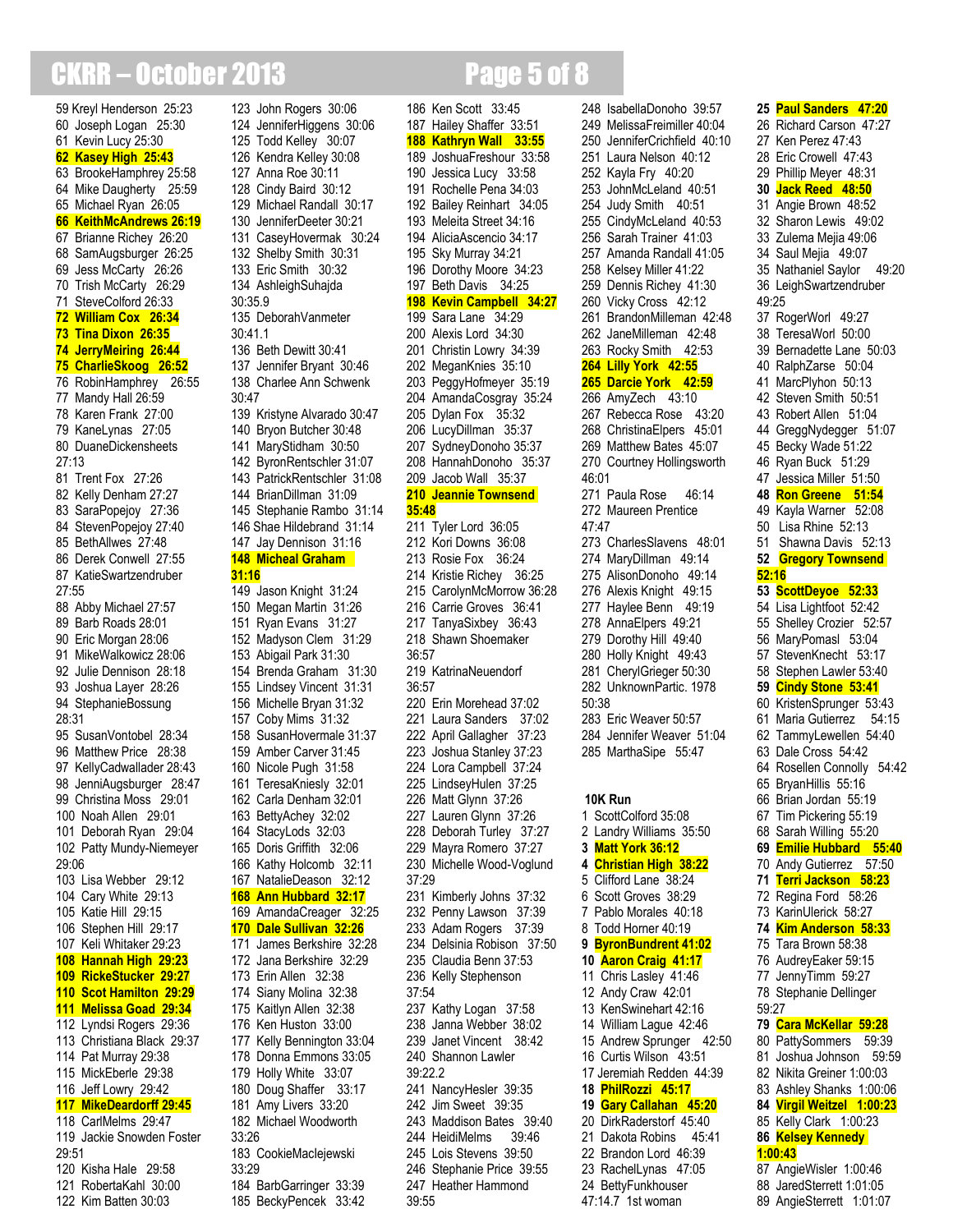### CKRR – October 2013 Page 6 of 8 106 Mindy Leal 51:09

 John O'Connor 51:11 Sally Schultz 51:27 HollyStatler 51:49 **Anh Lee 51:55** Carol Ives 51:55 Micaela Layer 52:32 JamieBrandt 52:33 Cathy Miller 52:33 Carrie Garrett 52:51

### 90 John List 1:01:15 **91 JeffLadow 1:01:37** 92 Brenda Warner 1:02:22 93 ChrisOrpurt 1:03:06 **94 David Hughes 1:03:49** 95 AlanKitson 1:04:13 96 Beth Jordan 1:04:59 97 Beth Green 1:05:14 98 Crystal Shockley 1:05:16 99 Amanda Saylor 1:05:25 100 Jaime Saylor 1:05:25 101 SarahEllard 1:06:02 102 Holly Tibbett 1:06:21 103 LindseyMyszak 1:07:04 104 Martin Craw 1:07:41 105 LeeLavengood 1:08:05 106 Kelly Sears 1:08:39 107 Carrie Bower 1:09:31 108 SandyTyrie 1:09:36 109 JillianLadow 1:12:14 110 KrisBewley 1:17:20 111 LauraSyees 1:17:21 112 Dan Ritter 1:19:02 **113 Sharon Whelan 1:23:43**

114 Amy Smith 1:31:56

### **5K Walk**

 **Vince Lorenz 27:01** Damon Clements 28:00 **Mary Miller 30:47 1st woman James Canning 32:44 Rick Spencer 32:52** Callie Parkinson 34:14 **Greg Wall 34:45** AlisonRehn 36:58 Roger Rhine 37:58 JillEberle 37:58 Gail Parkinson 38:06 MarlaEvanich 38:18 Melissa Stewart 38:19 **Toney Lorenz 38:22** Don Street 39:04 Jerry Lambert 39:43 Emma Nolan 39:55 AidanZumbolo 39:56 JoelZumbolo 39:57 **Jan Wall 40:00 Bob McBride 40:01** AbbyStainko 40:05 LindaShide 40:30 TashaSchwenk 40:36 **AnitaDillman 40:41 Carrie Williams 40:44** Vicki Criswell 40:52 Ross Andrews 40:58 Marsha Daugherty 41:09 Jill Babcock 41:10 Robin Michael 41:25 BrittanyMendiola 41:25 **John Mohr 41:27** KimRehm 41:27 RachaelRominger 42:05 ChrisPherson 42:05 Peggy King 42:05 **Jane Inman 42:28**

39 Tawnie Martin 42:35

 Elizabeth Martin 42:35 Patricia Cox 42:36 Kim Lowry 43:18 Cassidy Young 43:23 AaronPedigo 43:28 **ChariDeyoe 43:30** SallyMcAndrews 44:01 JasonBirchmeier 44:01 Patrick Shafer 44:10 Shonda Royal 44:20 **Angela Lorenz 44:35** LarryMaibauer 44:40 Bryce Coble 44:41 IsaacLashbrook 44:41 Karen Stevens 45:13 Diane Brantley 45:20 Jessica Miller 45:24 Amber Welker 45:34 Carol Shafer 45:56 **Mary Lou Rutherford 46:03** Amy Bates 46:21 StaceyPedigo 46:28 Christen Oliver 46:40 LorenaFregoso 46:42 Linda Allen 46:50 Megan Peppers 46:53 JeannaLidecker 46:53 KatinaBirnell 47:00 Kim Baker 47:02 Mike Beckley 47:10 Lorie Beckley 47:11 ChrisPodell 47:35 Kelly Kilgore 47:35 Charles Lucy 47:37 Diane Welsh 47:45 Virgil Shaffer 47:48 Sandy Merrill 48:10 Ed Merrill 48:10 Deb Carlson 48:13 AlyshaSchmicker 48:14 Mary Beth Schmicker 48:15 Robert Baker 48:25 Amanda Hughes 48:32 Sara Wright 48:36 Lindsey Myers 48:37 TanyaAbramczyk 48:37 Samantha Myers 48:37 Linnea Lebo 49:22 AngieManges 49:23 StacyFarrer 49:24 Roger Pederson 49:39 Margaret Armstrong 49:45 Alayna Campbell 50:07 Katelyn Hobbs 50:08 Nancy Baker 50:10

 LindsayPrifogle 50:11 Sue Peppers 50:20 Bill Peppers 50:20 Linda Weybright 50:26 Monica Gainor 50:30 Aimee Criswell 50:50 Julie Shepherd 51:01 AnnetteUrbin 51:03 Jeanie Andrews 51:04 Jean Cloud 51:04 Cynthia Shively 51:04

116 Karisa Harvey 52:51 117 Robert Slack 53:00 118 Susan Slack 53:00 119 MichaelaHuenniger 53:02 120 Karen Henricks 53:21 121 Gloria Waddups 53:34 122 Ed Norris 53:55 123 Raye Jean Swinehart 54:16 124 Jeneanne Byers 54:36 125 Donna Babb 54:59 126 Robert German 55:45 127 Linda Lucy 55:47 128 AlishaMellen 55:57 129 Robin Russell 56:01 130 Kathryn Springer 58:25 131 Randy Springer 58:25 132 Sheryl Layer 59:40 133 BeverlyBartunek 1:02:10 134 Jill Fisher-Ehrlich 1:02:11 135 Jim Boyer 1:03:38 136 Rita Ramos 1:12:39 **1st HESP 5K run & walk September 31, 2013 at Kokomo High School 5K run 1. Kory Kennedy 17:11** 2.Aaron Craig 20:46 **3.Gary Callahan 22:00** 4.Paul Pease 22:45 **5.Michael Anderson 22:49 6.Phil Rozzi 23:02** 7.Aaron Spicer 23:13 **8. Tara Rodriguez 23:56 1st woman 9. Jack Reed 24:05** 10.Amy Spicer 24:06 **11. Mark Shorter 25:26 12. Scott Deyoe 25:37** 13. Keith Lang 28:05 14. Brian Pier 28:20 **15. Mike Deardorf 28:23** 16. Christy Howard 28:23 **17. Mary White 28:58 18. Kelsey Kennedy 30:21 19. Joyce Pennycoff 30:29 20. David Hughes 30:49** 21. Beecher Howard 31:13 **22. Laura Cook 31:37 23. RickeStucker 31:47** 24. Connie Trobaugh 31:58 **25. Michael Graham 32:29 26. Melissa Goad 32:41 27. Riley Case 32:48**

**28. Anita Upchurch 33:04** 29. Adam Kemper 34:35 30. Athena Beaty 34:45 **31. Bill Menges 35:19** 32. Todd Trobaugh 35:28 **33. Amber Longwith 33:43 34. Ron Greene 36:52** 35. Stephanie Weaver 37:04 36. KoveyontezBalentine 37:49 **37. Robin Cole 39:00 38. Valerie Leger 40:01** 39. Howard Newsome 40:12 40. Camron Anderson 40:31 41. Cedric Anderson 42:14 42. Angelyse Brown 42:15 **43. Sharon Whelan 42:21 44. Angela Anderson 42:35** 45. Keianna Anderson 42:38 46. NandeGeyton 45:18 47.Jacey Cody 46:19 48. Tim Kemper Jr. 46:21 **49. Sue Keller 46:54** 50. Indiria Faison 51:04 51. KierahBeaty 51:49 52.Jedaiah Beard 52:42 53. Denndra Beard 54:05 **5K Walk 1. Vince Lorenz 29:23 2. Mary Miller 32:46 1st woman 3.Vernon Keller 34:09 4. James Canning 34:37 5. Greg Wall 37:27 6. Rick Spencer 39:36 7. Toney Lorenz 40:08 8. Jan Wall 42:17 9. Anita Dillman 42:18 10. Carrie Williams 42:32 11. Jerry Lambert 42:53 12. John Mohr 43:33 13. Robin Michael 44:25 14. Anh Lee 45:08** 15. Jennifer Coomer 45:41 **16. Mary Lou Rutherford 47:06 17. Jayne Stucker 47:21** 18. Tina Robinson 47:38 19. Joy Balentine 48:52 20. Amy Adcock 49:08 21. Ashley Cone 49:09 **22. Angela Lorenz 49:09** 23. Braxton Downs 51:51 24. Wendy Harmon 52:42

## **Happy Birthday!!**

10-1 Sonja Glover 10-2 Christian High 10-4 Coby Mims 10-5 Linda Kendall 10-5 Jeff Perkins 10-5 Natalie Weber 10-6 Nancy Anderson 10-8 Mary Miller 10-9 Reagan Ritchie 10-9 Rick Spencer 10-11 Sid Culp 10-11 Melissa Goad 10-12 David Hughes 10-13 Mark Fernandes 10-15 Chris Lasley 10-16 Valene Leger 10-17 Landrum Neer 10-17 Jordan Ousley 10-20 Jordan Fivecoate 10-21 Elise Glover 10-21 Anne Wiles 10-22 Jennifer VanHorn 10-23 Madison Cleaver 10-23 Kelsey Kennedy 10-23 Rebekah Monroe 10-23 Ricke Stucker 10-26 Jeannie Townsend 10-27 Jim Boley 10-28 Amanda Fernandes 10-30 Kenny Bennett 10-30 Vicki Boles 10-30 Maya James 10-31 Scott Glover 10-31 Geana Moore 10-31 Scott Riggle

### **Electronic or Snail Mail**

If you prefer to receive your newsletter electronically rather than via snail mail, please make sure I have your email address.

Please update your email addresses if you are not receiving notices electronically at

> E-MAIL: **[editor@ckrr.us](mailto:editor@ckrr.us)**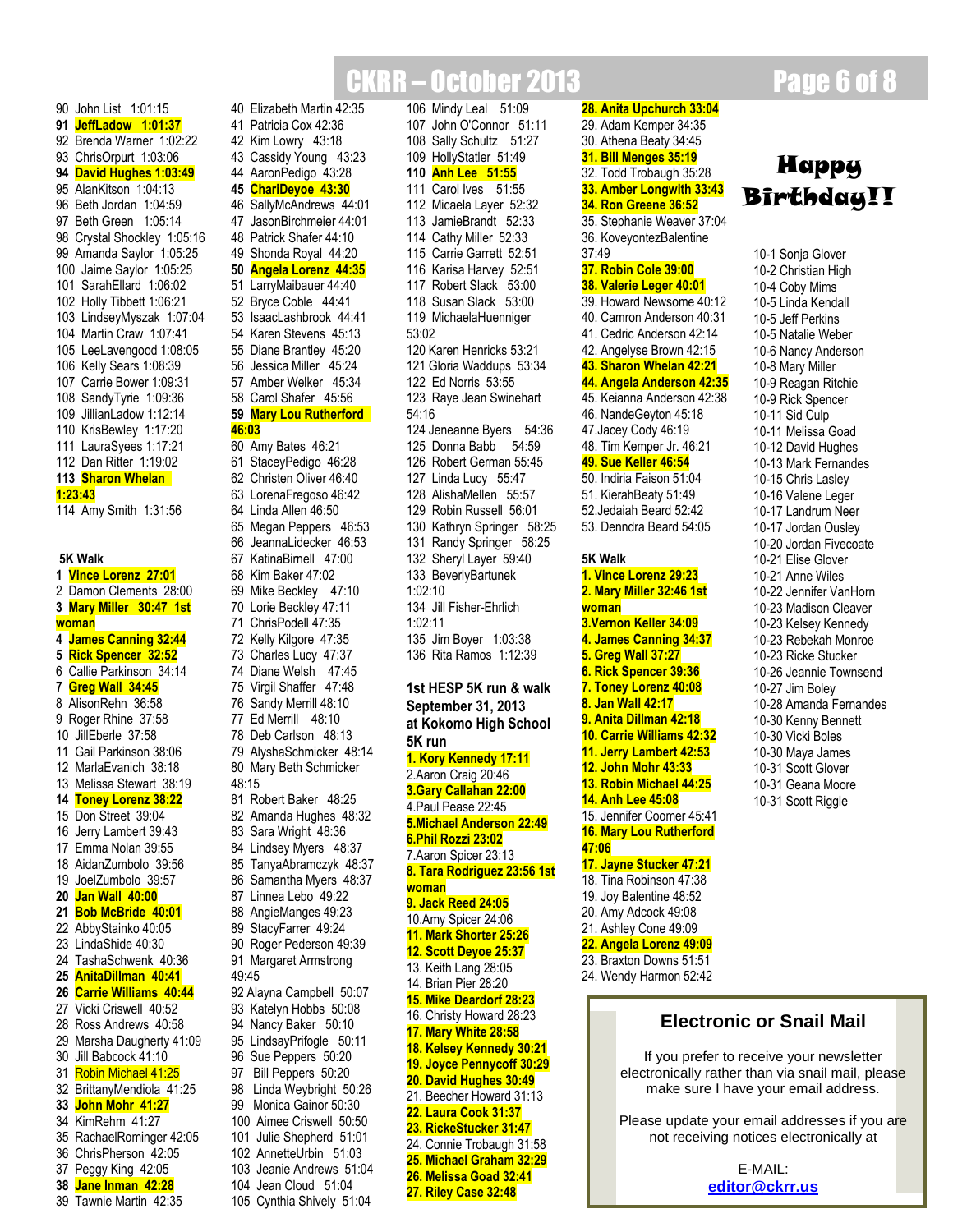## **CKRR – October 2013** Page 7 of 8

### **Runner 0-12 Point Standings**

**Female** Ella Kantz 3-60 Sophia Wyman 4-56V Lauren Weber 3-45 Lilly York 2-40 Madison Clever 2-35 Anna Weitzel 1-20V Madison Cleaver 1-20 Maya James 1-20 Hannah Moore 1-20 Elizabeth Felker 1-15 Grace Bagwell 1-12 **Male** Brayden York 9-180

John Paul Wyman 5-77V Corey Moore 4-57 Jonah Hughes 2-24 Austin Elliott 1-20 Isaac Maurer 1-20 Jacob Van Horn 1-20 Ben Weitzel 1-20V Nathan Gollner 1-15 Vinh Lee 1-15 Kobi Moore 1-10

#### **Walker 13-19 Male**

Teng Lee 2-40

#### **Runner 13-19 Female**

Emilie Hubbard 13-217 Tara Rodriquez 9-175 Carly Jones 2-35 Kasey High 2-32 Jillian LaDow 2-29H Alanna Echols 1-20 Elise Glover 1-20 Nicole Hampshire 1-20 Kate Steiner 1-20 Hannah Gollner 1-15 Hannah High 1-15 Emma Nixon 1-15 Christina Deyoe 1-12 **Male** Jeremy Breedlove 9-175V Jordan Fivecoate 7-115V Dorian Gray 3-60V Noah Hughes 3-45 Samuel Bettegnies 3-44H Keagan James 1-20 Minh Pham 1-20 Sam Luginbuhl 1-15 Landrum Neer 1-12

#### **Runner 20-24 Female**

Kelsey Kennedy 10-200 Nikki McCracken 3-60H Jessica Sheets 1-15 Mindy Oakes 1-12

**Male** Kory Kennedy 16-320V Parker Jones 12-195

#### **Walker 25-29 Male**

Vince Lorenz 16-320HV

#### **Runner 25-29 Female**

Kathryn Wall 8-150 Jenna Clark 4-80 Connie Gish 3-42H Laura Heflin 3-42 Amber Longwith 2-40 **Male** Jordan Ousley 7-140H

### **Runner 30-34 Female**

Melissa Goad 6-120 Angela Anderson 8-101 Valerie Leger 7-101 Amanda Fernandes 4-75 Kathleen McKinney 4- 70HH Rebekah Monroe 2-32 **Male** Michael Anderson 7-140 Luke Leger 5-75 Billy Cox 2-32

#### **Runner 35-39 Female**

Sharon Whelan 10-151 Jennifer Van Horn 9-148H Kelly Wright 4-80 Adriene Riggle 5-70 Tarin Serra 4-65 Anna Kantz 3-50 Angie Gollner 2-40 Darcie York 2-24 Stacey Bettegnies 1-20H Tina Dixon 1-20 Geana Moore 1-20 Nikole Frazier 1-15 Tausha Shackelford 1-12 **Male** Matt York 11-220MH Chris Lasley 6-105H Aaron Craig 6-105 Carey Stranahan 1-20 Moe Wright 1-12

### **Runner 40-44 Female**

Shelly Wyman 6-115V Heather Weber 5-100H Patricia Weitzel 5-80V Dana Culp 3-55 Mary White 2-40 Lora Felker 2-32H **Male**

Christian High 6-115MH Paul Wyman 7-104MV David Reinagle 5-81H Scott Riggle 4-72

Virgil Weitzel 3-55V Chris James 3-55H Scott Colford 2-40 T.A. Weber 2-30 Steve Williams 2-27 Jim Boley 1-20V Steve Gollner 1-20 Randy Maurer 1-15 Tony White 1-15

### **Walker 45-49**

**Female** Carol Savage 8-155 Anh Lee 4-75

### **Runner 45-49 Female**

Tami Moore 10-195UHH Laura Cook 10-156 Jenni Ortman 3-60MHH Joni McCracken 3-55H Cindy Stone 3-55H Nancy Anderson 3-50 Terri Jackson 3-50 Valerie Merrick 2-40 Linda Kendall 2-30V Kim Anderson 1-12 Laura Sheets 1-12 **Male** Jack Reed 15-260HV Michael Graham 16-260V Ron Moore 7-140MV Dana Neer 2-40H Jay Priest 2-35 John Anderson 2-32 Dan Lutes 2-32 Scott Glover 1-15 Terry Jones 1-10

### **Walker 50-54 Female**

Mary Miller 18-360H Jayne Stucker 14-205V Jane Inman 10-149H Chari Deyoe 5-82HH Jean Heflin 6-81V Raye Jean Swinehart 3-50 **Male** Steve Inman 3-60V Kevin Whitted 1-20

### **Runner 50-54 Female**

Cara McKellar 13-207 Laurie Ousley 10-179 Ann Hubbard 13-167V Marianne Wilson 11-158 Roxane Burrous 6-120 Anita Upchurch 3-47 Theresa Barlow 2-29V Lisa Metz 2-25 Tracy Brown 2-19 **Male**

Phil Rozzi 18-322UHHV Scott Deyoe 14-203MHHV Paul Sanders 8-127 Byron Bundrent 5-100

Bruce Savage 8-84 Al Hochgesang 4-62 Jerry Long 3-55 Ron Metz 3-42V Kevin Campbell 4-41 Ken Swinehart 3-36 Michael Thrasher 1-20V Heath Spence 1-20 Matt Steiner 1-12

### **Walker 55-59**

**Female** Barbara Hobbs 3-60HH **Male** Rick Spencer 12-240H

### **Runner 55-59**

**Female** Anna Rangel 17-300UHH Jana Curry 12-235M Robin Tetrault 9-130MV Vicki Bennett Thomas 4-46 Debra Perkins 3-32 Mary Barnes 2-30 Vicki Boles 1-20V **Male** Greg Townsend 17-306UV Mike Deardorff 11-182H Keith McAndrews 7-125 Ray Tetrault 8-97 Jeff LaDow 6-83H Russ Hovermale 6-78 Jerry Meiring 5-59 Earl Strong 2-22 Terry Townsend 1-20V Scott Hamilton 2-20 Jeff Perkins 2-18 Will Daehler 1-10

### **Walker 60-64 Female**

Jan Wall 17-335H Carrie Williams 10-155 Angela Lorenz 9-120 Judy Trobaugh 3-39 **Male** Vern Keller 14-280V Greg Wall 18-278HV Toney Lorenz 15-194HV Robin Michael 14-154 Steve Wilson 9-107 James Canning 3-50 Melvin Hobbs III 3-49HH

### **Runner 60-64**

**Female** Joyce Pennycoff 14-280H Jeanie Townsend 15- 227MV Sue Keller 12-142 Robin Cole 8-113 Rhenda Acton 6-95 Anita Frazier 2-35 Shirley Bugher 3-29

### **Male**

Mark Shorter 18-330HV

Ron Green 9-167 Charlie Skoog 11-165MV Bill Menges 8-101 Tom Miklik 3-40 Steve Kilcline 2-30V Joe Yeagle 1-20V

### **Walker 65-69**

**Female** Mary Lou Rutherford 16- 270H Anita Dillman 12-240 Diana Brown 1-20V **Male** Bob McBride 7-140 Richard Kerkhof 1-20V

### **Runner 65-69**

**Female** Susan Gerhart 2-40H **Male** Gary Callahan 14-280 David Hughes 18-275UV Ricke Stucker 17-249V Doug Mankell 6-60 Jim Burrous 1-20V

#### **Walker 70-74 Male**

John Mohr 11-195H Jim Gross 7-140 Jerry Leach 2-40V Dan Coughlin 1-20V

#### **Runner 70-74 Male**

Billy Stanton 7-140 John Peters 6-110V Stan Shuey 6-97V Dale Sullivan 2-35 John Norris 1-20V

### **Walker 75-79**

**Male** Jerry Lambert 9-180HV Robert Cupp 4-80 Dick Summerton 2-30

#### **Runner 75-79 Male**

Riley Case 3-60

### **Walker 80+ Male** Milt Brown 1-20